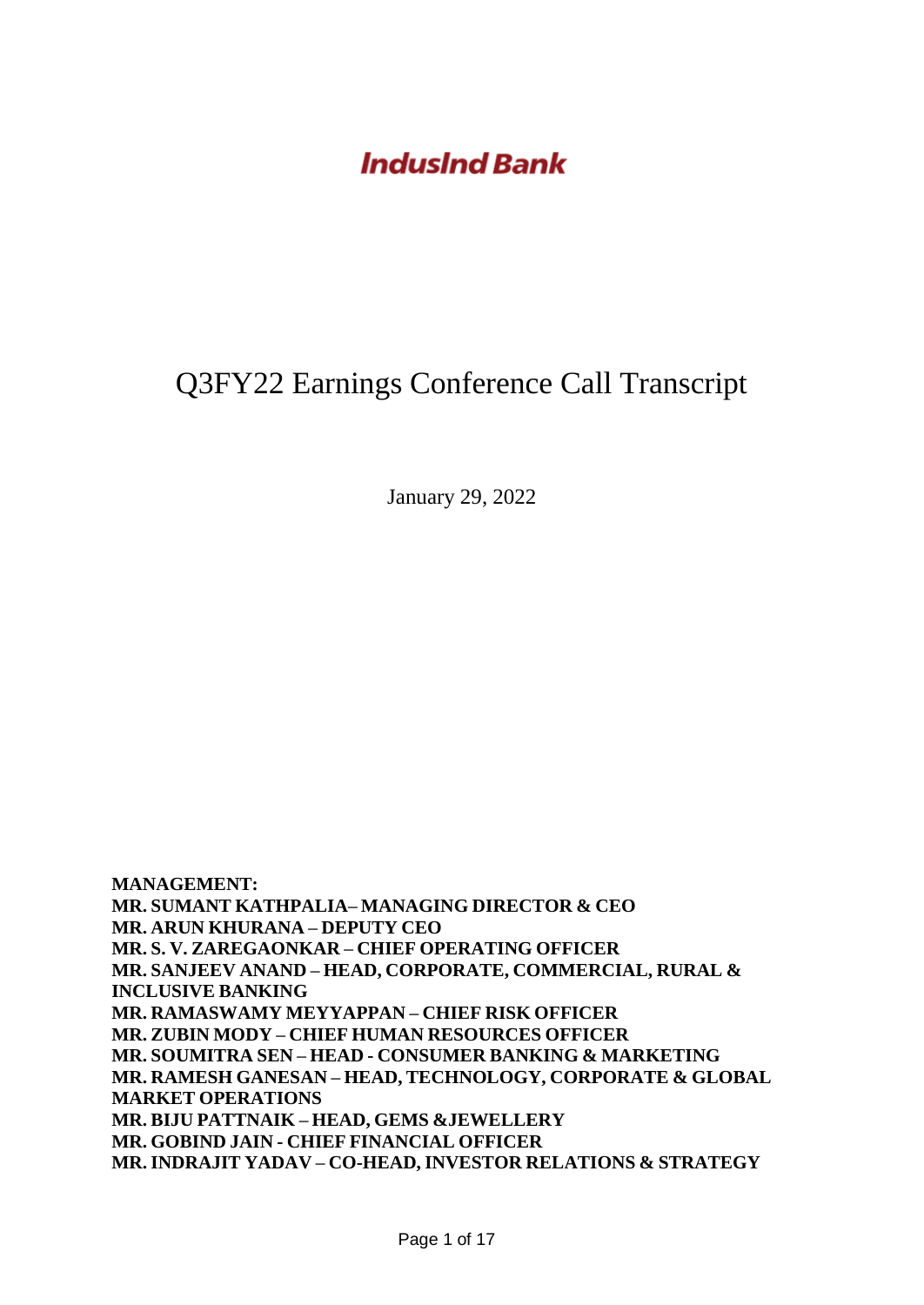- **Moderator:** Ladies and gentlemen, good day and welcome to the IndusInd Bank Limited Q3 FY22 earnings conference call. As a reminder, all participants' lines will be in the listen-only mode and there will be an opportunity for you to ask questions after the presentation concludes. Should you need assistance during the conference call, please signal an operator by pressing '\*'then '0' on your touchtone phone. Please note that this conference is being recorded. I now hand the conference over to Mr. Sumant Kathpalia – Managing Director and CEO, IndusInd Bank Limited. Thank you and over to you, sir.
- **Sumant Kathpalia:** Good evening and thank you for joining this call on a Saturday evening, I will start with some macro commentary and then go into the bank specific details. We will upload this commentary on our website for ease of reference.

Economic activity continues to gain strength helped by a release of pent up consumer demand during the festival season, pick-up in general government spending, strong public investments and record exports. This recovery was reflected in the highest quarterly GST collections and improving bank credit growth. The recovery may see some impact due to COVID-19 pandemic resurgence. However, increasing coverage of fully vaccinated population and low hospitalization rates so far, have ensured limited restrictions.

On the global front, major global central banks have put forth guidance of faster-than-anticipated monetary tightening over 2022. While this can disrupt the easy financial conditions and exert upward pressure on rates, we expect that the domestic monetary policy to remain supportive to strengthen the nascent recovery by pursuing a gradual normalization. The Budget for the next fiscal too would look to reinforce a structural push for the economy, by channelizing a greater share of public resources towards investments and by further incentivizing a private capex cycle.

Coming to Q3 - during the quarter we focused on:

- Addressing Concerns on Microfinance We ensured BFIL operations remained smooth without any impact on customer servicing or collections. We have completed the internal review. In addition, the Bank appointed external consulting firm to undertake an independent review which is underway. The updates of both the reviews including financial implications are broadly in line with management expectations. I will share further details subsequently.
- Maintaining disbursement traction on non MFI Portfolios The overall loan book grew by 4% QoQ. Our vehicle finance disbursements were up 5% QoQ. The strong disbursements ensured the vehicle book grew by 2% QoQ reversing decline in previous two quarters. The consumer book other than vehicle and MFI too grew by 2% QoQ. The corporate loan book has maintained its growth trajectory after the last year's consolidation with a QoQ growth of 6% driven by SME and small corporates. We were cautious on microfinance disbursements pending reviews during the last quarter and they have already picked up this quarter.
- Continued Deposit Momentum Our deposit growth was strong at 19% YoY and 3% QoQ. We let go some expensive deposits given abundant liquidity. This helped further reduce our cost of deposits to 4.66% from 4.85% last quarter.
- Asset Quality: Slippages during the quarter net of upgrades and recoveries were at 0.9%. As expected, bulk of the slippages were from microfinance at 4.4% of MFI book whereas slippages from the balance 88% of the loan book were contained at 0.3%. Our GNPAs have reduced to 2.48% from 2.77% and restructured book too reduced to 3.3% from 3.6% QoQ. We have maintained our PCR at 72% and increased our contingent provisions to Rs 3,328 crores or 1.5% of loans.
- Maintaining profitability of the franchise: Our Net Interest Margin improved to 4.1% helped by falling deposit costs. Non interest income continued to remain healthy growing at 14% YoY. Our Cost to Income increased marginally to 41.6%. This resulted in maintaining our healthy PPOP margin at 5.90% of loans.
- Digital Launches: We launched Indus Easy Wheels during the quarter a portal for used vehicle ecosystem. We scaled up our Q2 launches of Indus Merchant Solutions' app, Indus Easy Credit stack for Business and Debit Card EMI on IndusInd Bank debit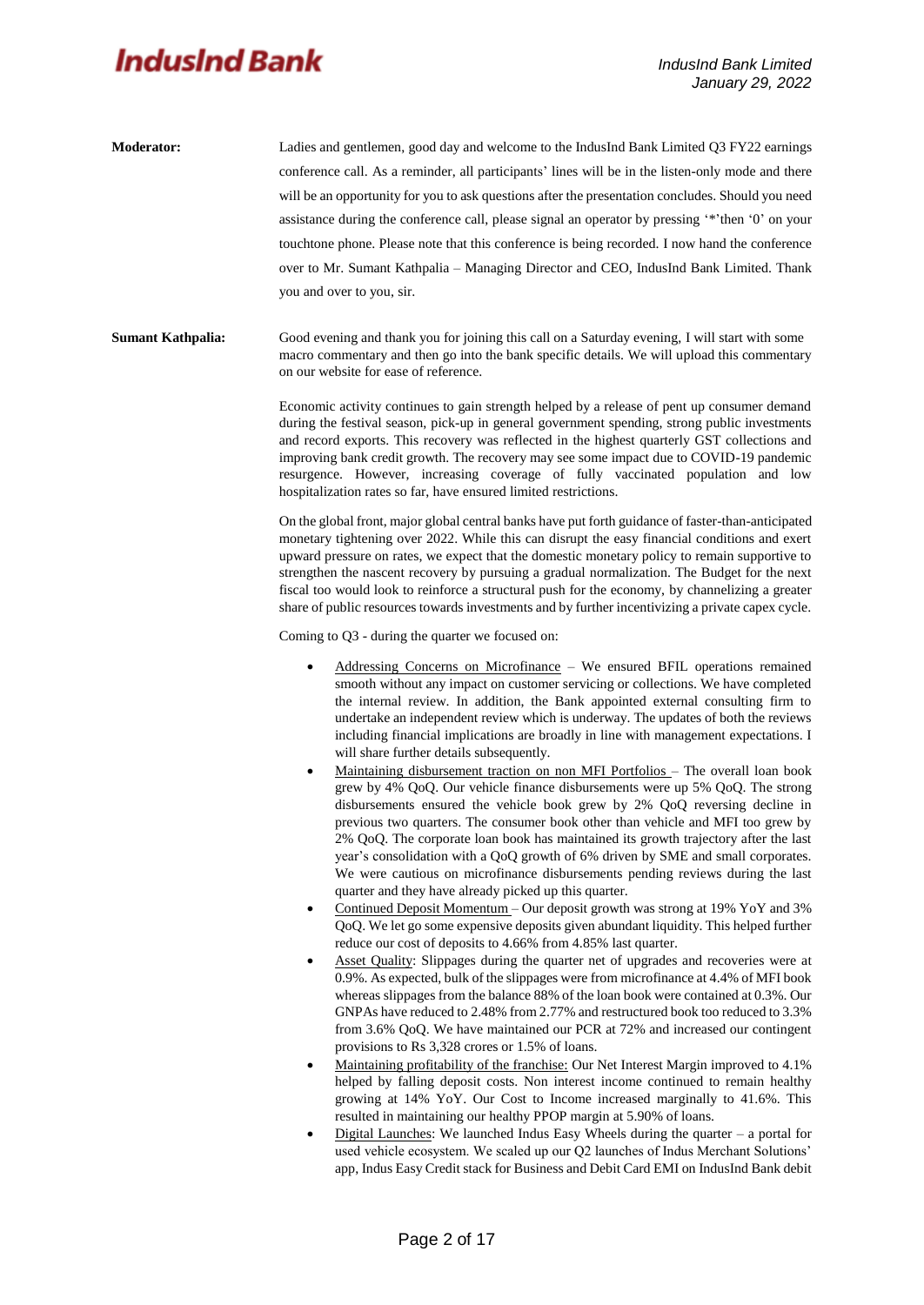cards in Q2. We went live with updated version of IndusMobile app with enhanced security features and improvements. The mobile app has seen good response with user base increased by 36% YoY. Overall, we remain on track on digital along with new initiatives on individual and vehicle finance segments planned for launch in coming quarters.

Now coming to individual businesses.

- 1. **Microfinance**: I will start with an update on the reviews followed by business performance during the quarter.
	- As informed earlier, the Board of the Bank conducted internal review on the anonymous allegations received in Q3FY22. We have completed the internal review. In addition, the Bank appointed external consulting firm to undertake an independent review which is underway. Based on the findings of the internal review and preliminary status update provided by external consulting firm, key findings and actions initiated by the Bank are as follows:
		- o A microfinance product was offered to provide liquidity support for customers impacted by the Covid 2nd wave after they clear existing dues, however it was observed cash disbursements and repayments of arrears took place on the same day, which is a procedural lapse. The product was discontinued in Sep-21 and prior to receipt of the anonymous complaint. The standard loans outstanding under this product were Rs 179 crores as of December 2021. The Bank has on a prudent basis fully provided for this exposure during this quarter.
		- o All microfinance products required disbursement of loan with a biometric or an OTP consent from customer. It is confirmed that 'disbursement of loans without client consent getting recorded' was as a result of a system issue. The standard loans outstanding for such customers were at Rs 7 crores as of Dec-21. Prior to receipt of the anonymous complaint, the Bank had changed the disbursements process wherein loans are disbursed only with biometric consent (except for one state).
		- o A few areas of scope for improvement in governance and oversight of the banking correspondent activities of the subsidiary are highlighted. Steps have already been undertaken including strengthening of process controls, integration of control functions, formation of oversight committees etc.
		- o The management has evaluated the matter for possible impact on the asset classification, revenue recognition and provisioning. Further, evaluation also included factors which could lead to regulatory issues and they have been already addressed adequately.
	- The Bank will constitute a committee to assess staff accountability, if any, arising out of the findings of the review.

Coming to the business performance of microfinance during the quarter.

- The increasingly broad-based recovery in economy was also reflected in the microfinance business during Q3. The Covid third wave too did not affect Rural India as much as Urban locations.
- BFIL added 564,000 customers during the quarter. The member acquisition has picked up this month as business activities are improving across India.
- The positive momentum in the business activities was also reflected in improvement in collections. Collection efficiency in Dec'21 was at 93% on overall book and 98% on standard book excluding NPAs and restructured book.
- West Bengal and Kerala continues to pull the overall collections down with collection efficiency of 95% and 91% respectively on standard book.
- Within Q3 incremental NPA customers, 70% customers paid some instalments during Q3 indicating potential for recoveries, even though we have made conservative provisions. On overall NPA base, 40% customers paid some amount during Q3.
- The restructured book was at 1,003 crores against 907 crores QoQ.
- Overall, for BFIL, 86% customers paid all weeks in Dec, 8% are intermittent payers in Dec and 6% are non-paying. Among standard portfolio, only 2 % clients are nonpaying.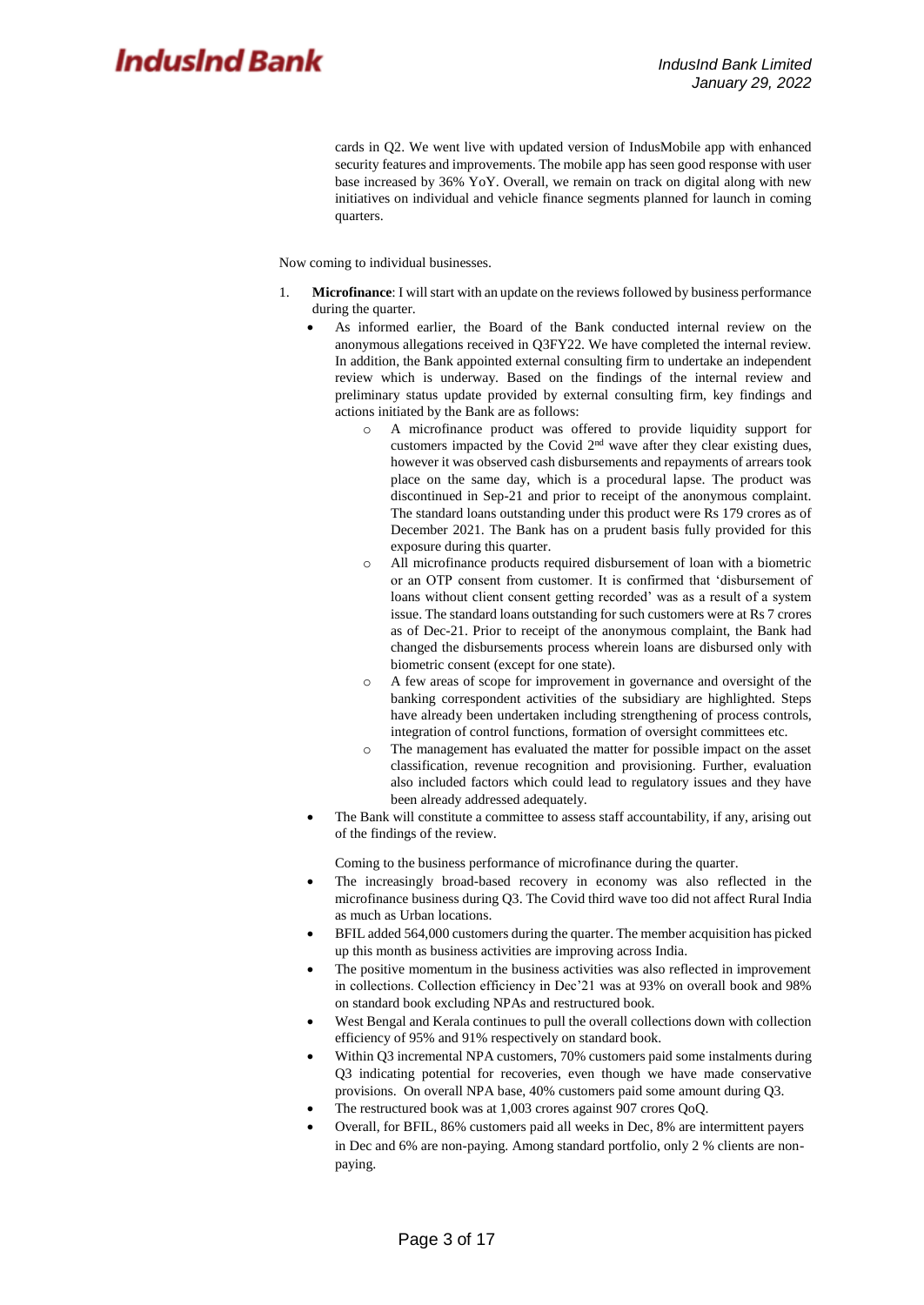- This also reflects in terms of quality of portfolio outstanding wherein portfolio current on all instalments has improved QoQ from 83% to 92% of standard portfolio.
- Our 0 to 90 DPD book has reduced QoQ from Rs 4,746 crores to Rs 2,153 crores of which 60DPD book is Rs 643 crores.
- The net slippages during the quarter were Rs 1,239 crores. The net slippages cumulatively for the 9 months FY22 were Rs 1,851 crores or 6.7% of the book.
- Looking at the performance of the overdue book as of now and assuming coverage of 80%-90% on the delinquent book, we remain confident of credit cost from MFI book for the year to be broadly around 6%-8% as stated earlier.
- We continue to scale up our non microfinance initiatives. The merchant acquisition business grew to 437,000 merchants from 320,000 merchants QoQ. The loan book from these customers was at Rs 1,463 crores from borrowing customer base of 261,000 merchants with 98.2% collection efficiency. We have also further scaled Bharat Money Stores from 91,000 to 94,000 during the quarter.
- Overall, we remain committed to the microfinance business. The BFIL business model has delivered outperformance versus the industry not just in Covid but also in disruptions pre-merger. BFIL prides in being a process driven organisation. The focus for this quarter will continue to be on improving field discipline, process tightening and quality control without impacting customer acquisition and collections.

#### **2. Vehicle Finance:**

- Our vehicle finance disbursements for the quarter were at 8,800crores reflecting 5% QoQ and 14% YoY growth. Similar to the Q2, the disbursements are also higher than the pre-Covid levels.
- Within vehicle categories, disbursements are now ahead of pre-Covid levels for Commercial Vehicles, Cars, Utility Vehicles and Tractors. The three wheeler and two wheeler volumes will take a few quarters more for the Covid impact to pass.
- Strong disbursements in the last two quarters have resulted in vehicle loan book growing by 2% sequentially after being stagnant or declining for the past few quarters.
- We have maintained or gained market share in most of the vehicle categories except two wheelers.
- The vehicle finance restructured book remained stable at 3,769 crores QoQ with marginal fresh additions during the quarter. The collections from the restructured book too improved to 87%. Collection efficiency from rest of the book is back to normalcy.
- We see continued improvement in freight availability for the existing vehicles along with stability in fuel prices. This has supported the portfolio quality and will also result in new vehicle demand for the coming year.
- This is also evident in the Q4 so far with disbursements improving further. We aim to maintain the growth trajectory, distribution reach and work towards improving to prepandemic levels in the last quarter as well.
- On the vehicle finance management leadership front, Mr Parthasarathy has identified AG Sriram as his successor. AG Sriram has been with the Bank for over three decades running large portfolios including Commercial Vehicles and Construction Equipment. AG Sriram is being groomed over the last several quarters to take on the leadership role. Mr Parthasarathy has been instrumental in building the vehicle finance domain for the Bank and will continue to be associated with the Bank post transition as a mentor to AG Sriram.

#### **3. Other Retail Assets:**

- This segment contributes 15% of the overall loan book and includes non vehicle non MFI products.
- The loan book grew by 2% QoQ driven by growth in both secured and unsecured products.
- Credit card spends continue reach new highs every quarter with Q3 spends at Rs 14,256 crores growing 28% QoQ.
- The secured assets disbursements were amongst the best in the last several years. This segment however is witnessing intense competition and we have let go customers where risk reward was not favourable.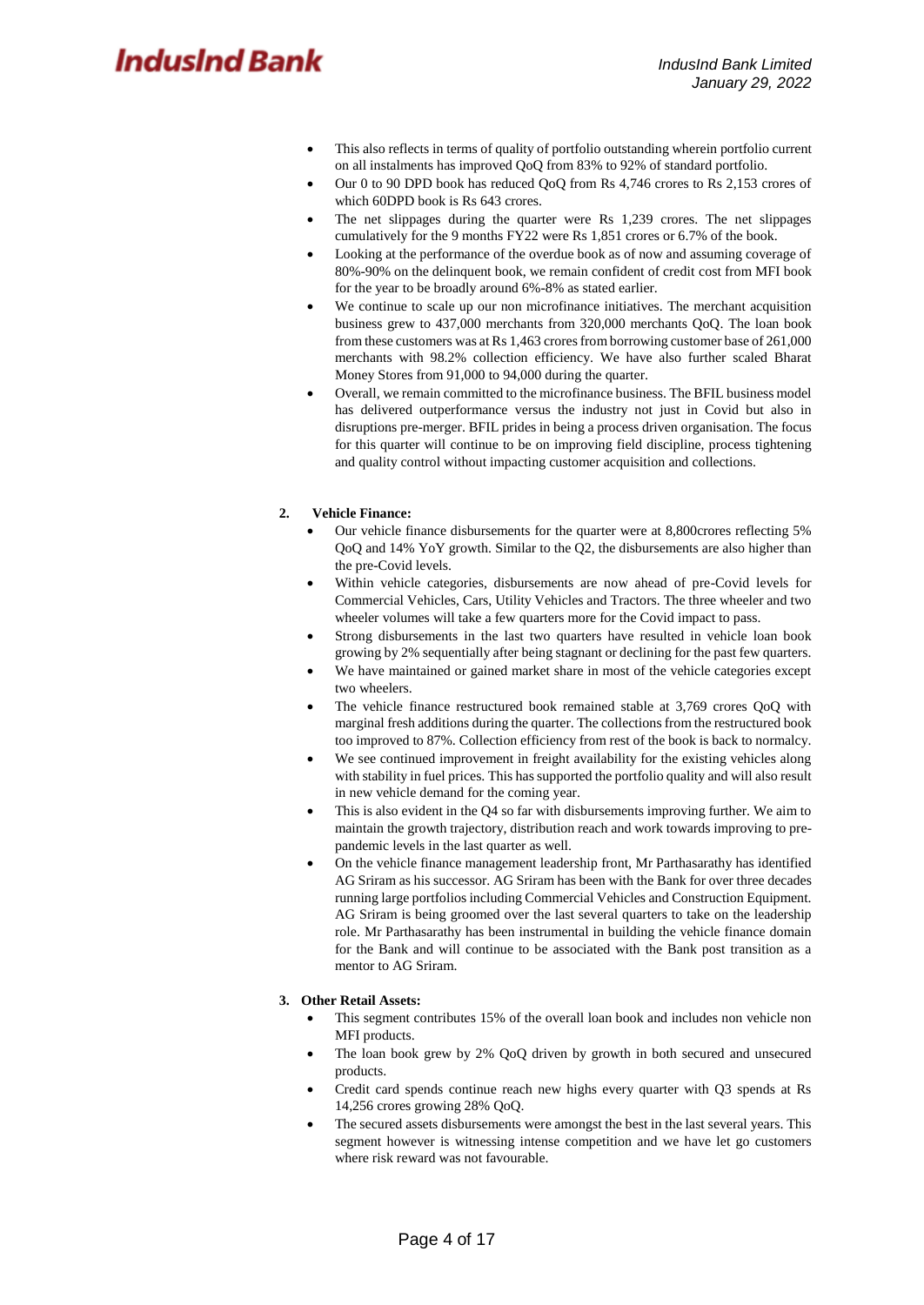The collections from this consumer segment are back to pre-covid levels with net slippages well under 1%.

#### **4. Corporate Bank:**

- The corporate book maintained its growth trajectory with QoQ growth of 6%. YoY growth was strong at 19%, albeit on a weaker base.
- We continue to focus on well rated corporates with average rating profile of the corporate book improved to 2.67 from 2.76 YoY i.e. equivalent to "A" rating.
- The growth was driven by demand from NBFCs, small corporates and SME.
- The slippages from corporate book remain well contained with Q3 slippages at 56 crores. This would be one of the lowest quarterly slippage in the last several years.
- A part of corporate book under restructuring will complete one year of satisfactory performance and expected to be upgraded this quarter. We are however watchful about developments in one of the restructured accounts under litigation.
- Our exposure to stressed telco was at Rs 30bn as of Dec-21 of which funded is 10bn and balance non-funded. The consortium is evaluating a business plan and we will update you at appropriate time.
- During the quarter, we sold down one of the ILFS exposures to an ARC for Rs 240 crores cash recovery with upside participation on final recovery. The exposure was already written off and recovery is used to augment the contingent provisions.
- The Gems and Jewellery book reduced QoQ due to repayments and is maintaining its asset quality with zero NPAs.
- Overall, the corporate franchise has seen a comfortable turnaround with focus on growth compliant with the underwriting framework.

#### **5. Now coming to Deposits:**

- Deposits grew 19% YoY driven by 24% YoY growth in Current and Savings account and Retail Deposits as per LCR grew by 32% YoY.
- The growth is achieved along with reduction in cost of deposits. Our cost of deposits reduced to 4.66% from 4.85% showing a decline of 19bps during the quarter and 139 bps cumulatively in 7 quarters.
- We continue to remain surplus on liquidity and let go some of the expensive deposits during the quarter.
- The Certificates of Deposits reduced in absolute as well as proportion of deposits during the quarter. The CDs now form 2.2% of the overall deposits.
- Affluent segment total AUM stood at 60,000 crores, showing a YoY growth of 25%. In the same period, total Deposits in the segment grew by 21% and stood at 35,000 cr. This growth in deposits is driven by CASA, which grew 37% YoY and 4% QoQ.
- Deposits from NR segment have been holding up well at 27,000 crores. The NR market has seen a sharp fall in the fresh inflow of deposits this year. We have however gained market share this year till date and aim to maintain the trajectory.
- We have maintained our overall average LCR at 137% and were running surplus cash balances and excess investments of over 60,000 crores.

#### **6. Digital Traction:**

- We have been executing digital strategy focused on a) improving efficiency of existing businesses, b) creating new digital business models and c) building digital propositions with wider ecosystem.
- Over the last 9 months, we have built a comprehensive stack of digital platforms to serve the needs of Retail Individual and SME clients. These include IndusSmart for investments, Indusforex and recently launched Induseasycredit for personal loans and credit cards as well as purchase financing on debit card spends. In the MSME space, during the year, we launched easycredit for business and IndusMerchantSolutions to meet banking, payment and lending needs for small entrepreneurs.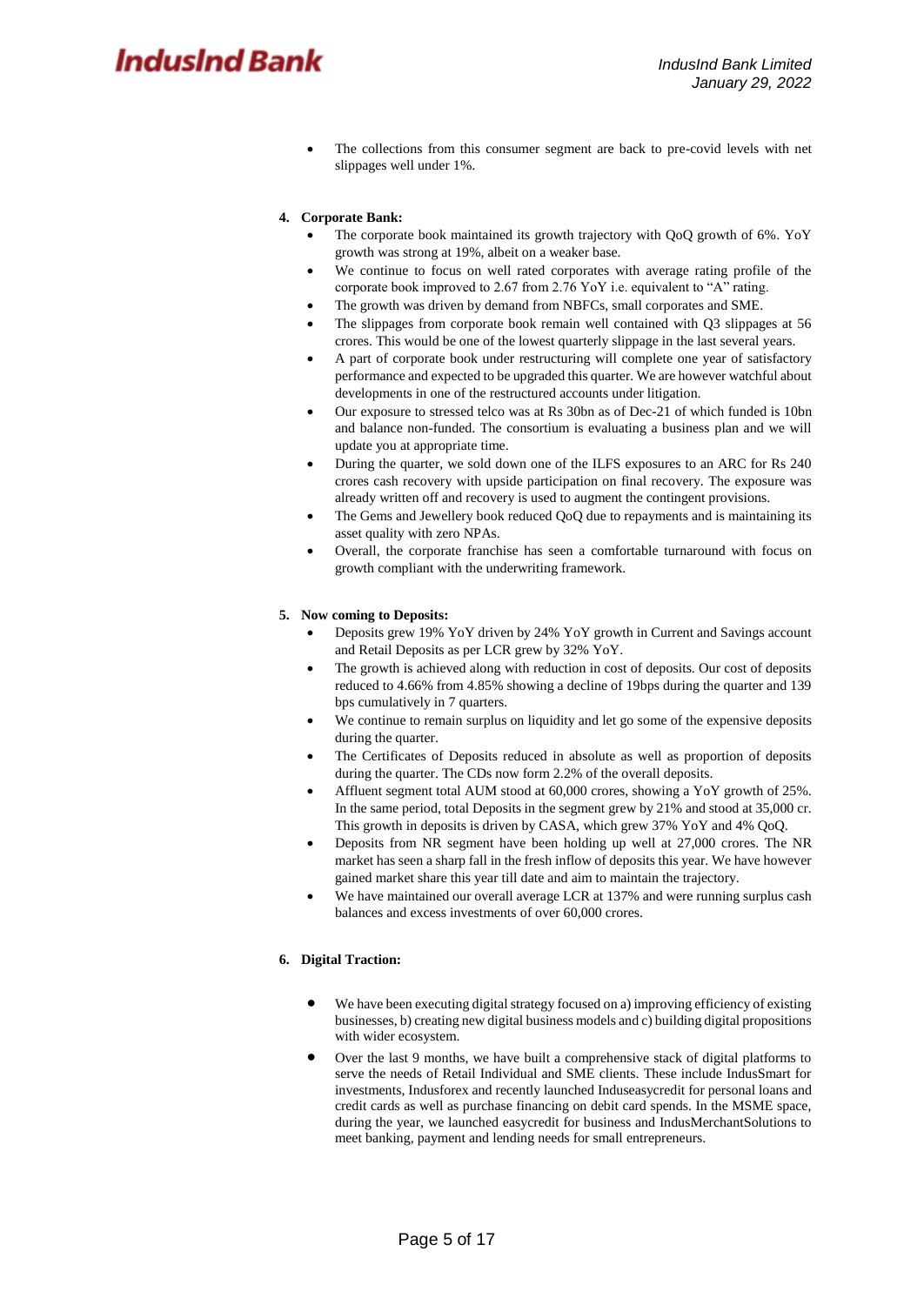- Consequently, our digital sourcing mix continued to increase during the quarter. Overall, 92% of transactions happened digitally and 71% of Bank's overall service requests are now processed via digital channels up from 68% a year ago.
- New developments during the quarter include:
	- We opened up IndusEasyCredit stack for Credit Cards to various channel partners and employees and it is gaining traction with more than 120 offline channel partners. We also integrated two digital partners and several more in pipeline. The platform is generating over 300,000 enquiries every month. With the platform launch, our cost of processing per application has come down by 80% as printing, dispatch, scanning, data entry are eliminated.
	- o We launched an enhanced version of IndusMobile app with better user experience and security features. The mobile app continues to be rated 4.3 on playstore and IBL mobile & UPI transaction growth almost doubled YoY.
	- o We enhanced features on whatsapp banking including pdf statements, card balances and bill payments. We saw good engagement on whatsapp with 3.6 mn registered base and over 1 mn conversations every month. WhatsApp banking user base increased by 82% YoY and transactions are up 2.9 times YoY.
	- o IndusMerchant Solutions, a one stop solution app for small merchants saw good response in initial months of launch and garnered an installed base of 10,000+ organically with 60% of new to bank users indicating wider acceptance of solutions offered by the app. As we start the media campaign from this quarter, we expect a momentum to build in coming quarters.
	- o The Bank has launched IndusEasyWheels. The website hosts ancillary services like road side assistance, mechanic services, insurance which is first of its kind in market. This portal also hosts the repossessed vehicles of the Bank for auction and provides a smooth user experience for anyone looking for pre-owned vehicles. This is the first step in journey of vehicle discovery and the future roadmap will include bringing in more inventory from aggregators, dealers, provide customer value added services on other customer touch points. The vision is to create a wholesome customer journey in complete vehicle ownership cycle and give enhanced user experience, transparency and value. This channel is expected to bring in niche digital footprint and market recall for vehicle finance.
- We also continue to build on our open banking / platform banking strategy leveraging Bank's APIs live with 260 partners so that we can extend banking services by embedding ourselves on partner platforms.

Now coming to the financial performance for the Quarter:

- 1. Net Interest Income for Q3 at Rs 3,794 crores grew 11% YoY and operating profits at 3,312 cr was up by 12% YoY. Our operating profit margin remains healthy at 5.90% of loans.
- 2. Net Interest Margin improved during the quarter from 4.07% to 4.10%. The improvement was driven by continued reduction in the cost of deposits from 4.85% to 4.66%. The yield on advances came off from 11.66% to 11.36% due to higher share of corporate loans with better rating profile and slower MFI disbursements.
- 3. Other income grew by 14% YoY. Retail fees contribute 58% of total fee income.
- 4. On the costs side, we resumed investments in our branch network adding 88 branches during the quarter taking branch count to 2,103. We continue to invest on the digital initiatives as well. Our Cost to Income ratio was at 41.6% for the quarter.
- 5. On the asset quality and the provisioning front.
	- Our provisions for the quarter were Rs. 1,654 crores.
	- Net slippages for the quarter were at 0.9% of loans. As expected, bulk of this came from microfinance at 4.4% of loans whereas net slippages from rest of the 88% book were contained at 0.3% of loans.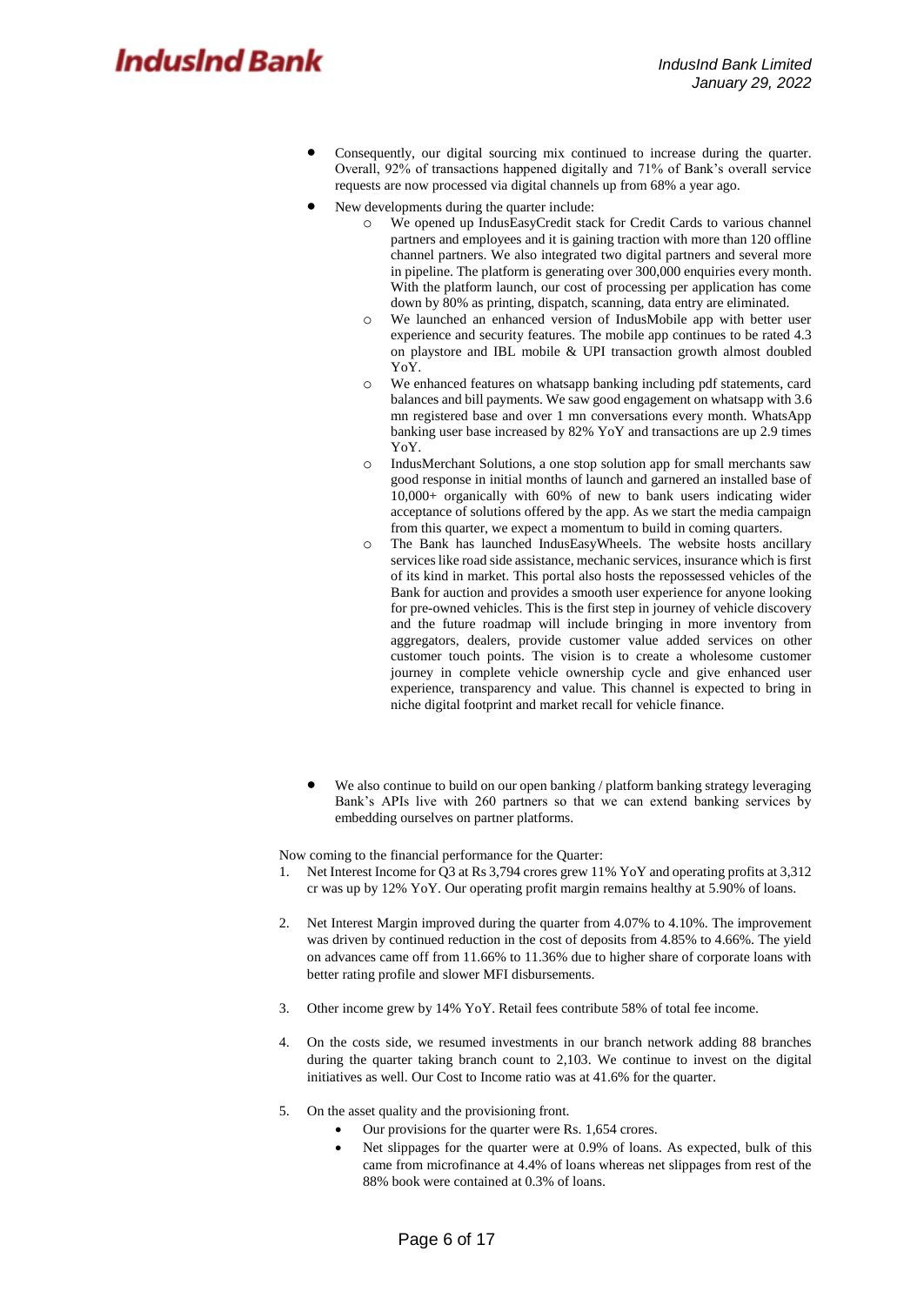- Our coverage on microfinance NPAs is at 95%. We also have standard provisions of Rs 368 crores towards full coverage on product with procedural lapse and 10% provision on all 30-90DPD loans. We also additionally carry significant contingent provisions for restructured loans. We are thus well provided on the existing as well as potential NPAs in microfinance.
- Overall, the GNPAs for the bank moved down to 2.48% from 2.77% QoQ and Net NPAs were down to 0.7% from 0.8% QoQ with PCR at 72%. The restructured book reduced from 3.6% to 3.3% QoQ.
- We have used recovery from an ILFS exposure to improve our contingent provisions to Rs 3,328 crores amounting to 1.5% of loans.
- Total loan related provisions are at 3.7% of loans or 144% of the GNPAs.
- Our SMA1 and SMA2 book was at 25 bps and 59bps respectively.
- Net Security Receipts were at 85 bps vs. 71 bps QoQ.
- 6. Profits for the quarter were at Rs 1,242 crores growing 8% QoQ and 50% YoY. Our CRAR including profits improved to 19.07% from 18.06% with CET 1 ratio at 16.16%. The CRAR was also boosted by the Tier 2 issuance of Rs 2,800 crores during the quarter.

Overall, I think Q3 was one of the toughest quarters since the first Covid wave and outcomes have been what we have been communicating. We are thus now well poised and pivoting to growth as reflected in:

- 1. Disbursements as well as collections in the 88% of the non-microfinance book have been stable. This book grew 4.3% QoQ with 30bps net slippages. We expect these portfolios to maintain this trajectory.
- 2. The microfinance portfolio has seen slippages broadly in line with our expectations. The updates from internal as well as external reviews also corroborate our views. The disbursements are now back on track and we expect loan book to grow hereon.
- 3. We have conservatively chosen to take the microfinance credit cost hit through P&L along with augmenting contingent provisions. The contingent provisions position us well to mitigate future credit cost cycles.
- 4. The liability franchise continues to scale with reduction in cost of deposits. We are well positioned for the upward rate cycle as well.
- 5. We are well on track on executing our digital strategy. We have so far launched 3 out of planned 5 initiatives i.e. indus easy credit, merchant acquiring and vehicle finance portal. These are being scaled up. The other two i.e. millennial and SME offerings are planned for launch in couple of quarters.

The profitability of the franchise remains healthy at 5.90% PPOP margin. RoA and RoE continued the journey towards normalisation and should see further improvement as microfinance costs have peaked. While the Covid remains a risk to watch out for, the implication of the recent wave on our businesses have been limited. We are thus committed to executing our strategy quarter on quarter.

With this we can open for Q&A.

- **Moderator:** Thank you very much. We will now begin the question and answer session. The first question is from the line of Abhishek Murarka from HSBC. Please go ahead.
- **Abhishek Murarka:** So two, three questions. The first is this audit report by when can we expect it and has any of the slippage or write-off been precipitated as a result of any finding of the report?
- **Sumant Kathpalia:** The internal audit report has been presented to the board and to the committee of the board of directors who were overseeing the audit. I think the external consulting firm's preliminary findings have also been released and a status update has been given to the committee of directors. The external consulting firm board report should be available very soon. They are internally validating the report and they would be presenting the report to the management for their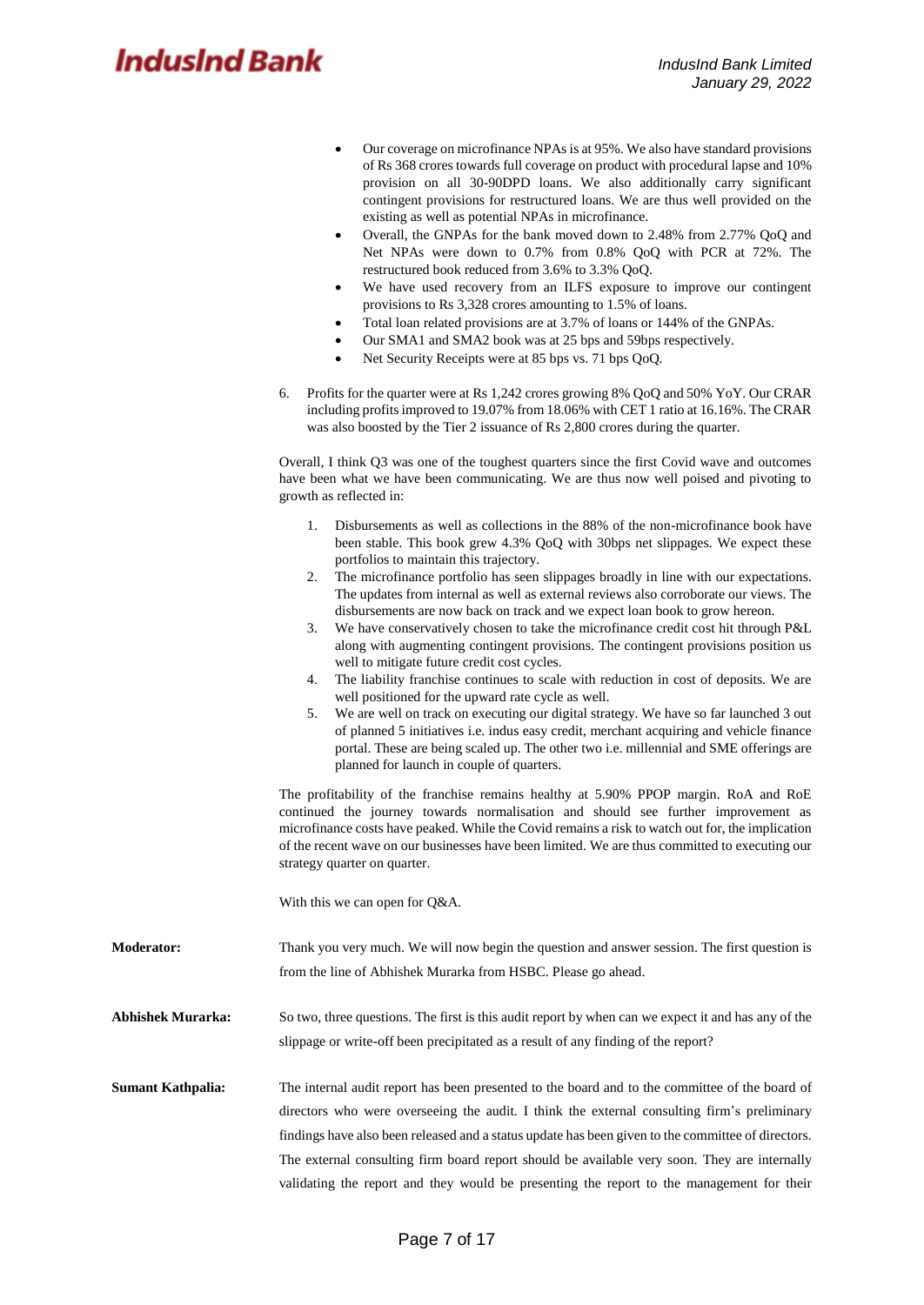comments before they present it to the committee of directors. I think it should take two to three weeks before it is out. We have said in our first call itself that we have taken the full provision on this portfolio, which was Rs.179 crores on a particular product.

- Abhishek Murarka: And then 368 crores I think you mentioned that you're carrying separately for MFI. This is outside of any provisions for MFI?
- **Sumant Kathpalia:** No, these are for MFI. What We've done is we've taken 10% on 30 plus overdue portfolio as an extra provision and we have taken 100% provision on the current book of that particular product. 179 plus 120 or 130 crores on the 30 plus bucket is what we've taken as provision.
- **Abhishek Murarka:** Understood. The second question really is on growth. Now at the current rate of growth, we may undershoot our guidance 16%-20% growth of this year. What is your view for the following year? You're saying disbursements are kicking back up. So what is your view for FY23?
- **Sumant Kathpalia:** If you look at this quarter too, our growth outside the microfinance was 4.3% QoQ, so we are back to 18% to 20% growth YoY. If we get our microfinance growth back, which would be 5% QoQ or 6% QoQ and we would be delivering 5%-5.5% QoQ growth. In my view, our growth would be in the early twenties and we continue to believe that. We have to make up for the lost time. I think our growth will be in the range of 12% to 13% for this year and we should go to early twenties in the next year to make up for the 16% to 18% CAGR in the planning cycle 5 on the two-year period.
- Abhishek Murarka: Finally, on MFI just a few questions. You're saying disbursements are back up. What was the disbursement last quarter and what have you done in January so far? Just to get a sense of..?
- **Sumant Kathpalia:** I can't give you the January number. The December quarter disbursements were Rs7,300 crores approximately. We do an average of Rs.8,500 to Rs.9,500 crores of disbursements per quarter.
- **Abhishek Murarka:** We should be back up to those levels in this quarter, let's say?
- **Sumant Kathpalia:** Yes. I am talking only about the member/JLG business. There will be another 300 to 400 crores of disbursement, which will happen in the merchant acquiring business.
- **Abhishek Murarka:** This average ticket size that you have shared this is on AUM, right? What would it be on disbursements?
- **Indrajit Yadav:** Disbursements will be slightly higher; I think ~32,000. Not much of a difference.
- Abhishek Marda: Just so you're giving anyway quite a bit of data on MFI on paying, non paying disbursements, etc. just a request if you can put it in a slide. It just helps us compare because a lot of others give that data and would be useful to have at least the basic data about MFI separately so just a request there.
- **Moderator:** The next question is from the line of Sameer Bhise from JM Financial Services, please go ahead.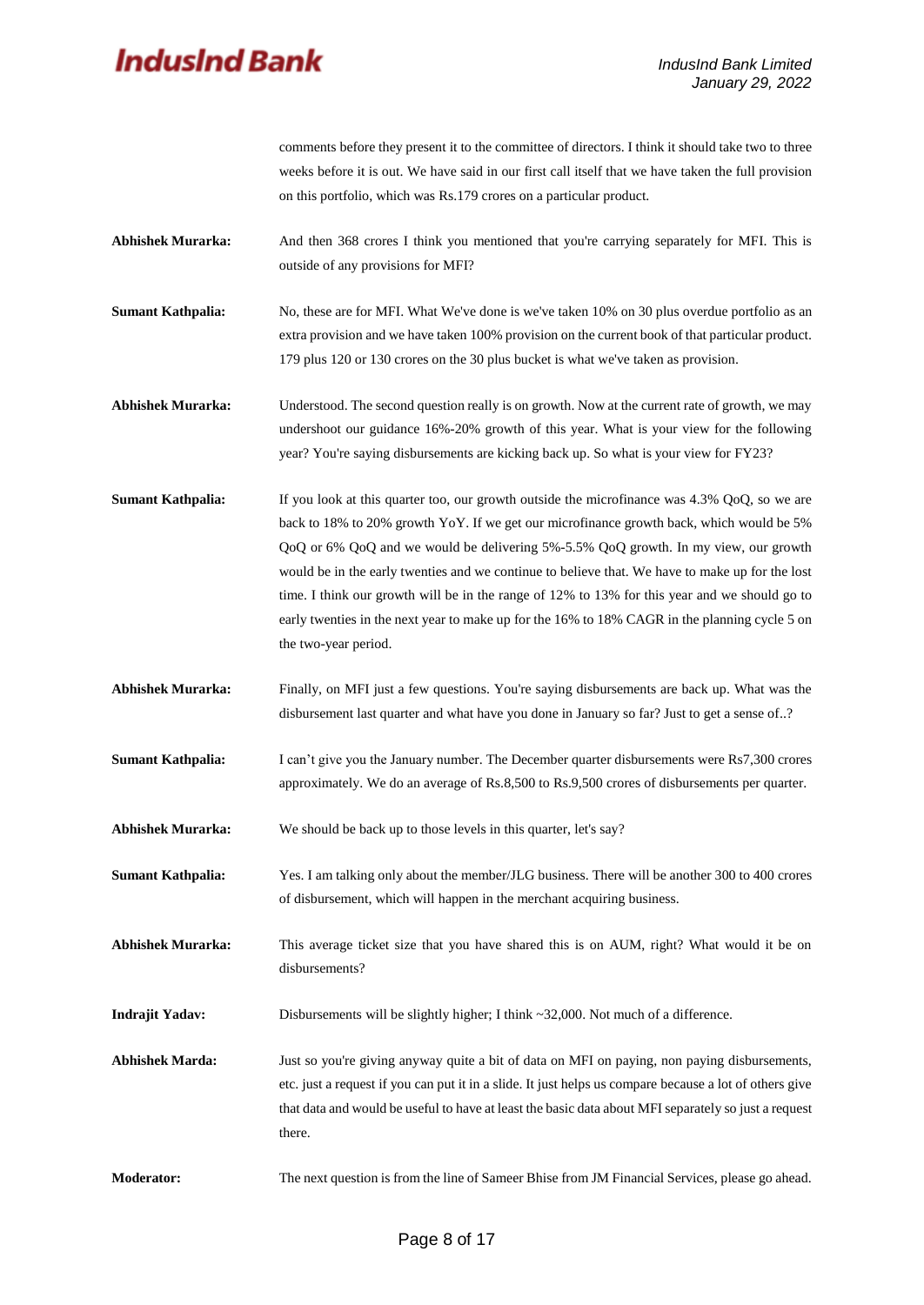| <b>Sameer Bhise:</b>     | Just one question on how does one tie up the number of sale to ARC which says 740 crores in<br>the presentation and around Rs.2,480 crores in the BSE release.                                                                                                                                                                                                                                                                                                                                                                                                                                                                                                                                                                                                          |  |  |  |
|--------------------------|-------------------------------------------------------------------------------------------------------------------------------------------------------------------------------------------------------------------------------------------------------------------------------------------------------------------------------------------------------------------------------------------------------------------------------------------------------------------------------------------------------------------------------------------------------------------------------------------------------------------------------------------------------------------------------------------------------------------------------------------------------------------------|--|--|--|
| <b>Indrajit Yadav:</b>   | Sameer, 2,487 is the gross outstanding amount which was sold it to the ARC during the quarter,<br>within that Rs.750 crores is the CTNL ILFS exposure, which was already written off and the<br>balance is the retail loans which were sold during the quarter. The CTNL 750, as you know is<br>the fully provided and written off exposure, of the balance. 1737, there were provision sitting on<br>the books. The net amount is 1,213 as disclosed in the SEBI disclosure. Again, that 1,213, we<br>received a consideration of 740. That's 740 is in the investor presentation. 740 is further reduced<br>by, whatever the cash and SR book split that you receive against that, so that's how the 2,487<br>flows into the SR book and investor presentation notes. |  |  |  |
| <b>Sameer Bhise:</b>     | Okay. I probably just run down this once again, offline and I just wanted to get a sense on the<br>corporate book, how will growth shaping up and from what kind of sectors?                                                                                                                                                                                                                                                                                                                                                                                                                                                                                                                                                                                            |  |  |  |
| <b>Sumant Kathpalia:</b> | Our corporate book grew by 6% QoQ. I think on the large corporates, we are seeing growth in<br>the NBFC segment, which has done very well for us. We have $~4.8\%$ of our book there. We<br>believe that's a very good business, which we are in. We've also added to the real estate sector.<br>Two deals were done and we did smaller amounts, but very good deals. On the mid corporate<br>and smaller corporate we saw growth. We saw the growth specifically in the smaller corporates<br>at about 10% to 12%. The real estate loan disbursements were largely for existing projects, these<br>were not new to bank customers, these were acquired earlier and disbursed over a period of time.                                                                    |  |  |  |
| <b>Sameer Bhise:</b>     | And, and do you expect kind of high teens number to sustain on the corporate side?                                                                                                                                                                                                                                                                                                                                                                                                                                                                                                                                                                                                                                                                                      |  |  |  |
| <b>Sumant Kathpalia:</b> | I believe so. I think the budget will throw up very good opportunities in the corporate. The<br>CAPEX cycle is reviving and I believe that we will continue to grow on the corporate side. Like<br>I said, our mix will be 45-55 and we are in that range on the corporate and retail side. We'll also<br>see the retail side shaping up. On the retail side the vehicle is coming from a very low cyclical<br>downturn. The vehicle side of the business will do very well. Microfinance, there is always a<br>demand and you will see us growing the microfinance and on non vehicle asset business, you<br>will see the growth momentum picking up. I think all the three businesses are well positioned<br>for growth now.                                          |  |  |  |
| <b>Moderator:</b>        | The next question is from the line of Kunal Shah from ICICI Securities, please go ahead.                                                                                                                                                                                                                                                                                                                                                                                                                                                                                                                                                                                                                                                                                |  |  |  |
| <b>Kunal Shah:</b>       | Firstly, with respect to the OPEX, so overall the OPEX has been quite contained, but we have<br>seen increase across the board. So, do we see maybe investing further and we catch up on the<br>OPEX or we still see like a costing managed at this level quite comfortably?                                                                                                                                                                                                                                                                                                                                                                                                                                                                                            |  |  |  |
| <b>Sumant Kathpalia:</b> | No, what you will see is we will continue to invest in OPEX. I think OPEX is a very important<br>component specifically on technology and people, where we are investing. Our branches, we are<br>growing our distribution. We are investing in technology and we will invest in people. I think<br>OPEX will continue to grow. But please understand the revenues will also grow. The nature of                                                                                                                                                                                                                                                                                                                                                                        |  |  |  |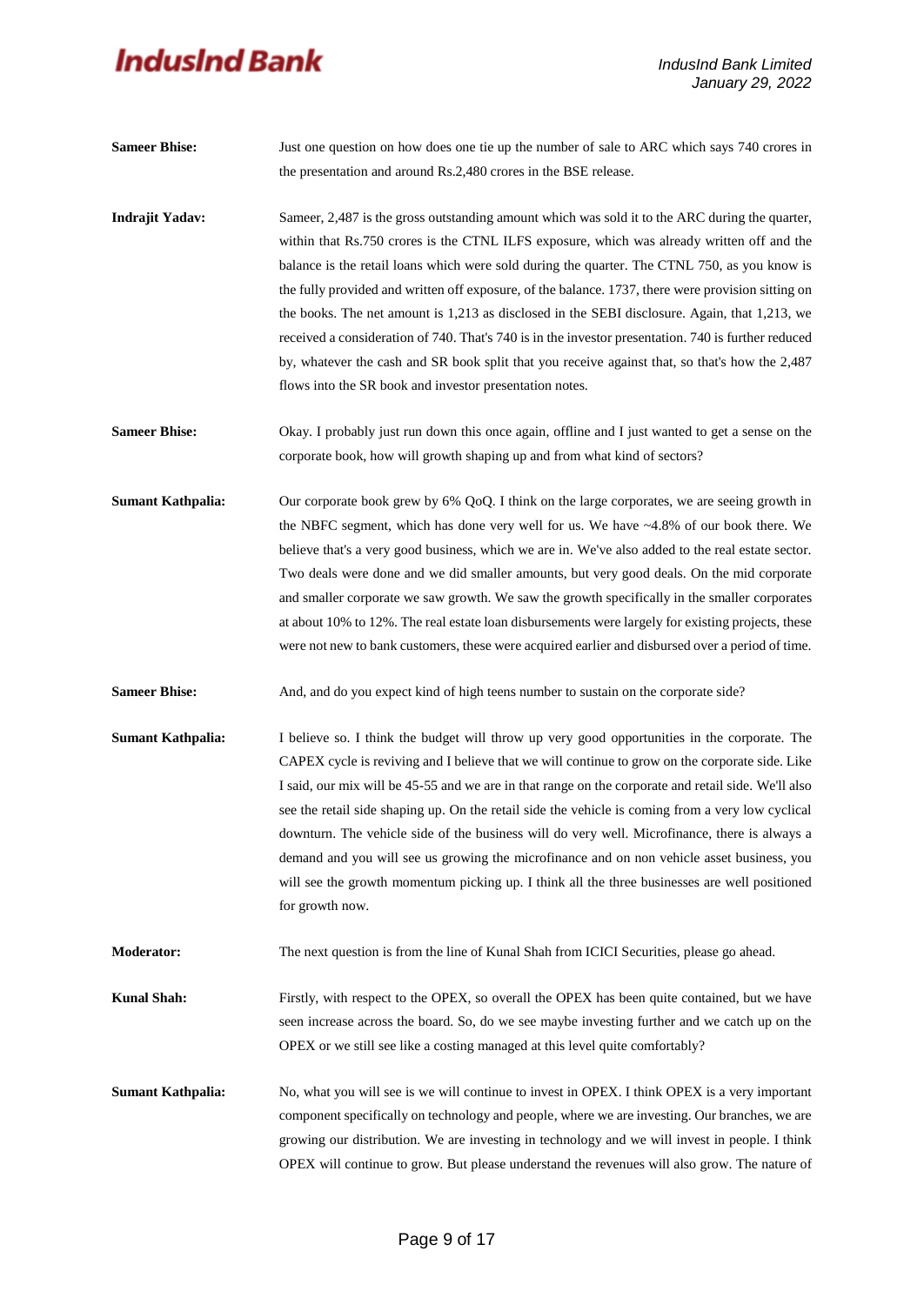|                          | our business is such that we will continue to grow the revenue. I have always said our OPEX<br>will be in the range of 41% to 43% and it will contain within that percentage. The absolute<br>numbers of OPEXs will grow, but I think the revenue will also grow to take care of the OPEX.                                                                                                                                                                                                                                                                                                      |  |  |  |  |  |
|--------------------------|-------------------------------------------------------------------------------------------------------------------------------------------------------------------------------------------------------------------------------------------------------------------------------------------------------------------------------------------------------------------------------------------------------------------------------------------------------------------------------------------------------------------------------------------------------------------------------------------------|--|--|--|--|--|
| <b>Kunal Shah:</b>       | Maybe the way there has been surprised all across that we are not seeing particularly for Indusind<br>and maybe I think credit card would be one component of it.                                                                                                                                                                                                                                                                                                                                                                                                                               |  |  |  |  |  |
| <b>Sumant Kathpalia:</b> | We have a very small card base of 1.6 million clients. People have invested a lot during the<br>festival season because of the large base. I think our investment will be Rs.8-Rs.10 crores, it<br>doesn't move the needle.                                                                                                                                                                                                                                                                                                                                                                     |  |  |  |  |  |
| <b>Kunal Shah:</b>       | Sorry. I don't know if you covered it earlier, but the write-offs primarily were pertaining to the<br>MFIs almost like Rs1000 crores?                                                                                                                                                                                                                                                                                                                                                                                                                                                           |  |  |  |  |  |
| <b>Sumant Kathpalia:</b> | Let me give you the number. We did a write-off of Rs.1,662 crores. Rs.281 crores was from<br>vehicle finance, secure retail was Rs.41 crores. Unsecured retail was Rs.217crores. MFI was<br>Rs.928 crores. Corporate was Rs.194 crores.                                                                                                                                                                                                                                                                                                                                                         |  |  |  |  |  |
| <b>Kunal Shah:</b>       | MFI was?                                                                                                                                                                                                                                                                                                                                                                                                                                                                                                                                                                                        |  |  |  |  |  |
| <b>Sumant Kathpalia:</b> | Rs.928 crores.                                                                                                                                                                                                                                                                                                                                                                                                                                                                                                                                                                                  |  |  |  |  |  |
| <b>Kunal Shah:</b>       | Almost like 4% of the book is something which would have been written-off.                                                                                                                                                                                                                                                                                                                                                                                                                                                                                                                      |  |  |  |  |  |
| <b>Sumant Kathpalia:</b> | Yes.                                                                                                                                                                                                                                                                                                                                                                                                                                                                                                                                                                                            |  |  |  |  |  |
| <b>Kunal Shah:</b>       | What was the pain, if you have to look at it in terms of the entire restructuring plus slippages<br>over past several quarters and the write-offs which have happened, finally on that book, what is<br>the kind of pain which we had seen over the last 4-5 quarters?                                                                                                                                                                                                                                                                                                                          |  |  |  |  |  |
| <b>Sumant Kathpalia:</b> | On the MFI book Rs.1,850 crores is the overall slippages over the year on the book. I think we<br>have touched the peak and you will only see improvements. By Q1 we will be on BAU, there<br>may be an elevated provisioning in this quarter of about Rs.400 to Rs.500 crores, but I see that<br>going down to about Rs.250 to Rs.300 crores and normal course of the business. It's actually<br>gone down dramatically and that's reflected in the X plus of book. Which we have given you the<br>data and it's almost 50% down.                                                              |  |  |  |  |  |
| <b>Kunal Shah:</b>       | So next quarter, we'll still see 400-500 then thereafter getting settled at 250 odd crores?                                                                                                                                                                                                                                                                                                                                                                                                                                                                                                     |  |  |  |  |  |
| <b>Sumant Kathpalia:</b> | I am saying that it is on its way down and I think the normalization should happen from next<br>quarter. I think it may be elevated than the BAU next quarter, but overall, from Q1, it will be<br>BAU and I am not taking any hits to the contingent provisioning and I'm taking it to P&L. I<br>could have reduced the P&L cost by reducing it to the contingent provisions. So I'm not using<br>my contingent provisioning right now and even the excess which we received from the sale of<br>written off asset, we made a contingent provision. So, I am not using that provisions at all. |  |  |  |  |  |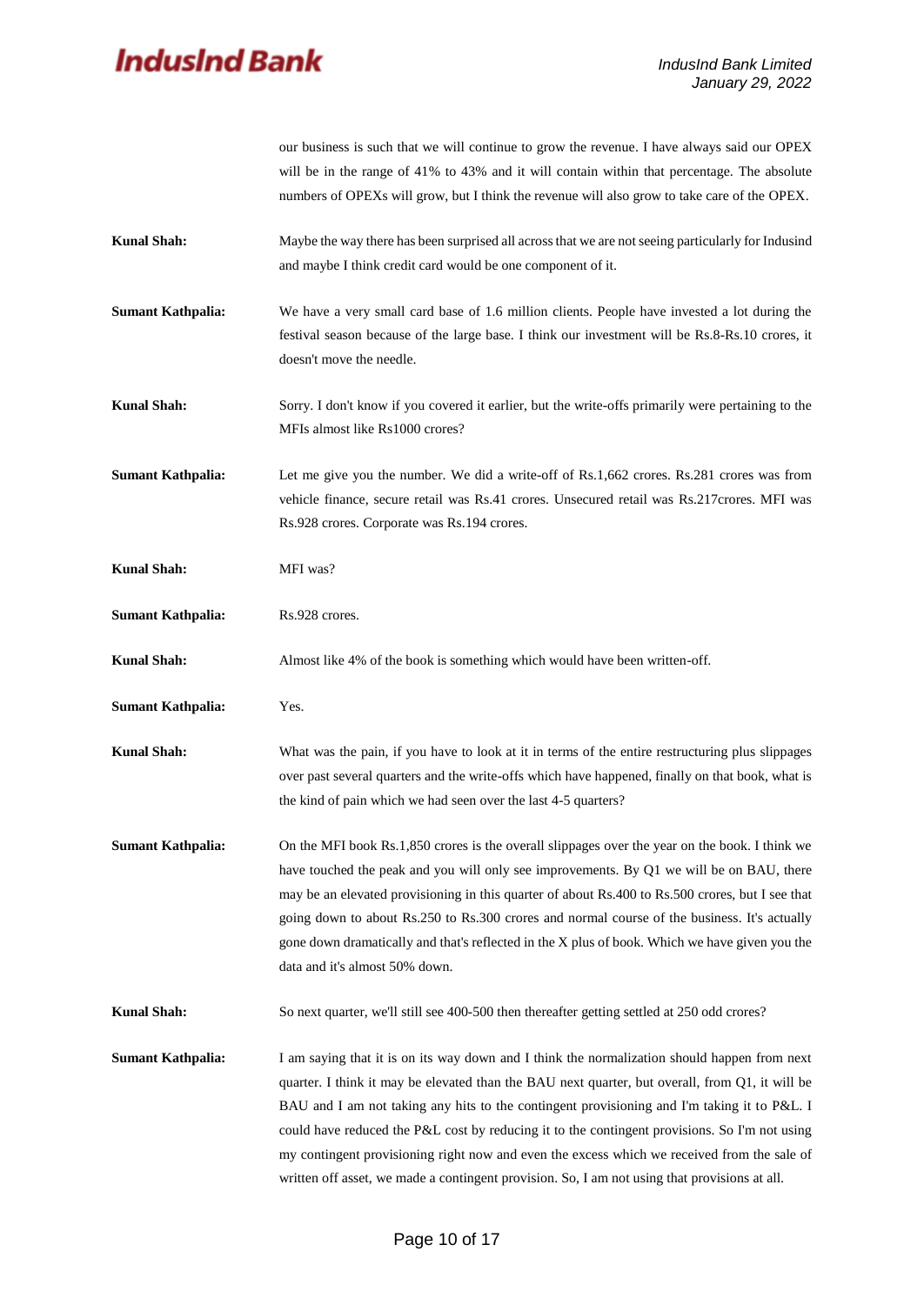| <b>Moderator:</b>           | The next question is from the line of Shagun Verma from Goldman Sachs. Please go ahead.<br>Hi Sumant and team, this is Rahul here. Just a couple of questions. I wanted to understand the<br>behavior on the ECLGS portfolio. So, we understand, and correct me if my numbers are wrong,<br>but 4,500 crores was the amount. How has the behavior been, and do we have any micro-finance<br>sitting in there?                                |  |  |  |  |  |
|-----------------------------|----------------------------------------------------------------------------------------------------------------------------------------------------------------------------------------------------------------------------------------------------------------------------------------------------------------------------------------------------------------------------------------------------------------------------------------------|--|--|--|--|--|
| Rahul:                      |                                                                                                                                                                                                                                                                                                                                                                                                                                              |  |  |  |  |  |
| <b>Sumant Kathpalia:</b>    | So, let me tell you what is our GECL portfolio. So, our total overall portfolio is 5,878 crores as<br>of now. And how is the portfolio performing, Ramu?                                                                                                                                                                                                                                                                                     |  |  |  |  |  |
| <b>Ramaswamy Meyyappan:</b> | We had very small slippages in loan against property. It's not been anything material as of date.<br>The repayments have started, because the 12-month moratorium has ended for some of the early<br>loans that were given in 2020, in second half of the year. So, we continue to monitor it, nothing<br>material or any flags which have come up on this portfolio. And we haven't seen much traction<br>on disbursements in recent times. |  |  |  |  |  |
| <b>Sumant Kathpalia:</b>    | And on the MFI portfolio which you asked which we have booked the GECL, there is an 87%<br>collection efficiency.                                                                                                                                                                                                                                                                                                                            |  |  |  |  |  |
| Rahul:                      | Sorry, this 87% collection efficiency is on the MFI book.                                                                                                                                                                                                                                                                                                                                                                                    |  |  |  |  |  |
| <b>Sumant Kathpalia:</b>    | On the GECL portfolio.                                                                                                                                                                                                                                                                                                                                                                                                                       |  |  |  |  |  |
|                             | Ramaswamy Meyyappan: We have a GECL program for MFI clients, it's about 89% of the collection efficiency.                                                                                                                                                                                                                                                                                                                                    |  |  |  |  |  |
| Rahul:                      | And the full repayment of this book will happen in which quarter, the fourth quarter?                                                                                                                                                                                                                                                                                                                                                        |  |  |  |  |  |
|                             | Ramaswamy Meyyappan: It goes on for three years and four years. The term of the proposal is one year moratorium.                                                                                                                                                                                                                                                                                                                             |  |  |  |  |  |
| Rahul:                      | When does the moratorium for the entire book end?                                                                                                                                                                                                                                                                                                                                                                                            |  |  |  |  |  |
| <b>Ramaswamy Meyyappan:</b> | Some of it will end by early next year because disbursed up to last December. Because GECL-<br>3 also came in.                                                                                                                                                                                                                                                                                                                               |  |  |  |  |  |
| <b>Sumant Kathpalia:</b>    | MFI ends in March and the other may end up by another three months or six months later.                                                                                                                                                                                                                                                                                                                                                      |  |  |  |  |  |
|                             | Ramaswamy Meyyappan: Because bulk of our disbursements happened last year, so many of them have already ended.                                                                                                                                                                                                                                                                                                                               |  |  |  |  |  |
| <b>Sumant Kathpalia:</b>    | We can give you the data. We don't have that real data with us right now, so we will share that<br>data with you.                                                                                                                                                                                                                                                                                                                            |  |  |  |  |  |
| Rahul:                      | The other question was on the two-wheeler and LAP portfolio. For the last 2-3 quarters that book<br>is running down. So, when do we see that rundown stopping or the disbursements to start picking<br>up in those portfolios?                                                                                                                                                                                                               |  |  |  |  |  |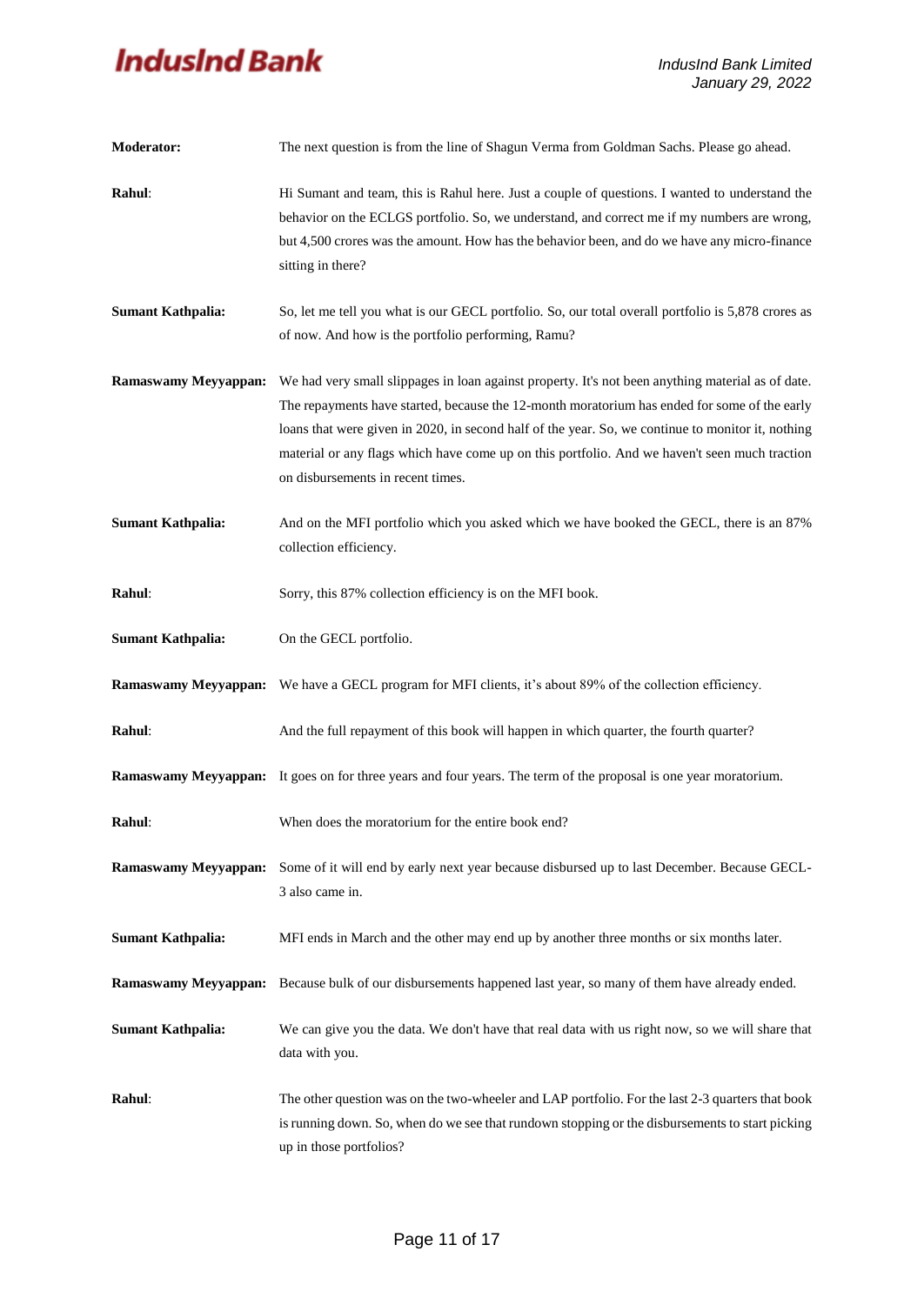| <b>Sumant Kathpalia:</b> | The issue is, there is a decline in the two-wheeler industry. We have to accept it. 30% to 40%     |
|--------------------------|----------------------------------------------------------------------------------------------------|
|                          | decline. While we are maintaining our market share or increasing our market share, the issue is    |
|                          | the number of scooters sold is decreasing and that is why the book is running down. However,       |
|                          | we have seen the turn in cycle now and for the first time we saw a little bit increase. But yes,   |
|                          | you are right, this book is running down, and we should start seeing an increase this quarter. But |
|                          | it will be a marginal increase of 30-50 crores because the runoff is also very high. On LAP we     |
|                          | are seeing disbursement happening progressively. We did 260 crores of disbursements last           |
|                          | month, but the issue is that the runoffs are also high. We had to touch to 350-400 crore and you   |
|                          | will see the growth happening from this quarter onwards.                                           |

- **Rahul:** Last question on employee expenses. So, last two quarter the run rate has gone up to 860 crores odd from 600 odd crores or thereabouts. So, is it how the run rate is going to be now or there is any one off sitting in there?
- **Sumant Kathpalia:** It will be similar. We have added new people in Bharat Financial. We are adding resources in technology and digital, the cost of our resources in technology and digital have gone up. We made a bonus provision which is a little bit higher for the retention of people. We have also given an increment in January to our people at the lower level. So, I think all around we have done that, but I don't think it's going to be at that level for some time because it's all the cost which has been added up to that level. But we continue to believe that we will between 41% and 43% efficiently of our business.
- **Moderator:** The next question is from the line of Nitin Agarwal from Motilal Oswal. Please go ahead.
- **Nitin Agarwal:** When you guide for a loan book growth of 20% next year to make up for the slackness this year, how confident you are to grow the liabilities at commensurate pace. Because the mix of retail deposits has been sticky on 40. So, would you not focus to grow this, like a mix of retail deposits in a calibrated manner going ahead?
- **Sumant Kathpalia:** See, we continue to believe that we can press the accelerator on deposits at any point of time. Because of this excess liquidity which we had, we actually ran off a little bit of our matured term deposits also. And I think it's only a matter of time that you will see this coming back. We did lose certain deposits because of our rates getting dropped, not to say that we did not drop the rates, we dropped the rates on savings account, we dropped the rate on TDs. I have always said our liability growth will be higher than our asset growth and we continue to maintain that. We have given a 48% to 52% SBC plus LCR outlook, and we will continue to stick to that plan.
- Nitin Agarwal: Secondly, we have put strong treasury gains during the quarter. So, if you can provide some color on it and how do you see this fairing in the wake of tightening rate environment?
- **Sumant Kathpalia:** There are two things in that. If you look at the other income, there are two things. One is the extend guidelines which have been modified and 240 crores of recovery income which came into the other income and then there is a treasury income which come in. So, the write off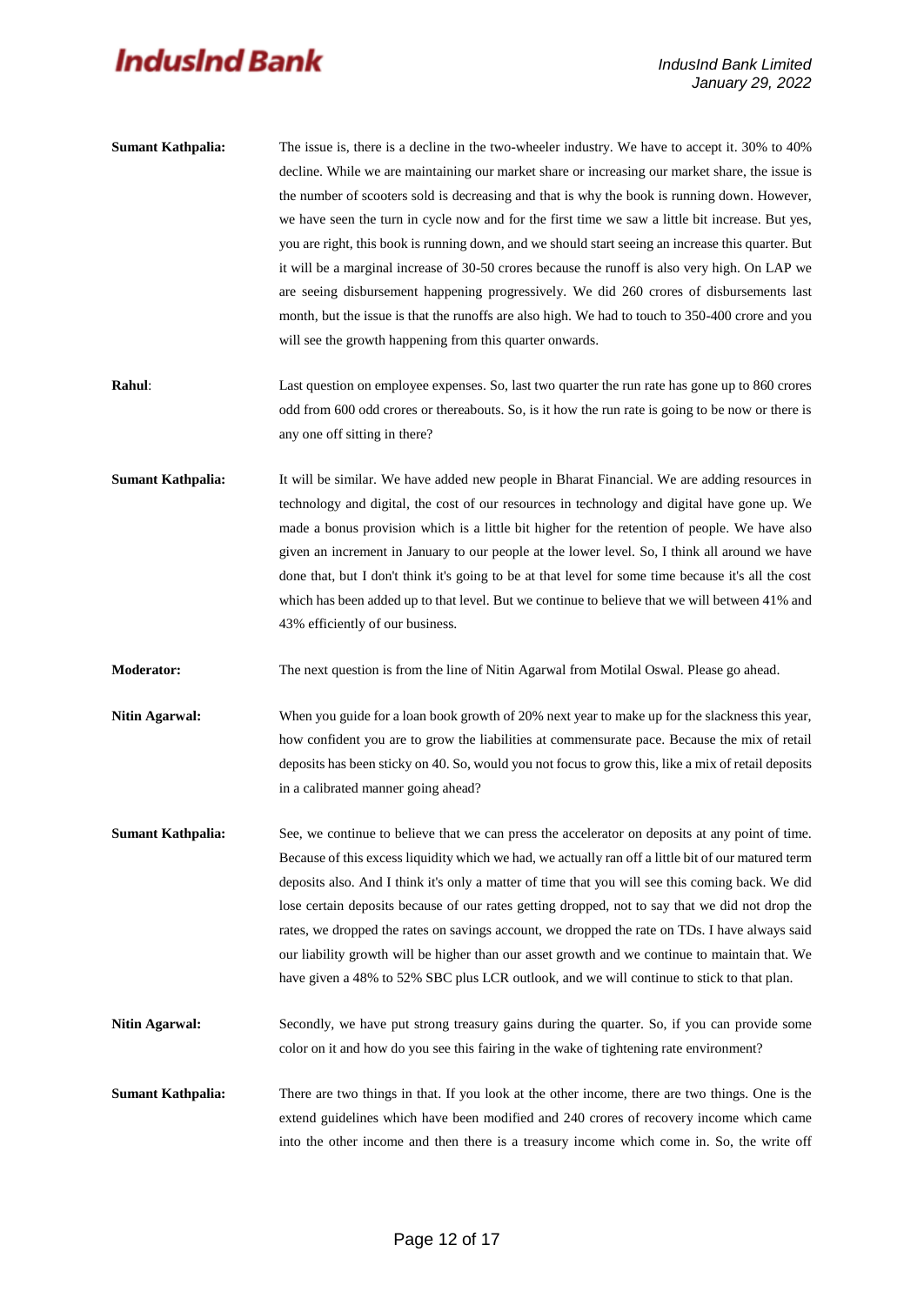recovery is around 240 crores and then the other treasury income is about 120-130 crores which have come in there.

- **Nitin Agarwal:** Lastly, on the corporate while we have talked about that the improvement in rating given this decline in yield but it's still pretty sharp.
- **Sumant Kathpalia:** What has happened, we have been dropping our MCLR and the MCLR impact had to come in at some point, and it has come in. Number two, please understand that a lot of repricing happened because we were losing clients. The market rates on corporate banking is anywhere between 5.5% to 6%. So, how do you manage your clients? So, we had to give a little bit of attraction on our yield otherwise we would have lost a very good loan book, specifically in the SME side and in the BBG side. There are higher rated papers which have come in. Most of our disbursements are happening in higher rated paper, and we are moving towards working capital also in a large way.

**Moderator:** The next question is from the line of Alpesh Mehta from IIFL Securities. Please go ahead.

**Alpesh Mehta:** First question is again going back to this ARC sale. So, first and foremost this a nine-month number, right? This is not a third quarter number.

- **Indrajit Yadav:** This is the third quarter number.
- **Alpesh Mehta:** So, the gross value of the loans that we have sold is around 2500. The net value is around 1200.So, the provisions that you had made on this book is 1275. So, how is this entire provision consideration received on the shortfall is being accounted in the reporting?
- **Indrajit Yadav:** I'll repeat the numbers again. So, out of the 2,487 crores of sale to ARC, 1,737 crores is the sale related to MFI & other retail book and 750 crores is regarding the ILFS exposure. Now, within this,750 crores was fully provided, and the provisions include provisions till date not just in the last quarter. So, the net value of CNTL is zero. The net value after provisions of other loans is around 1,213. That is the number reflected in the disclosure. Against this 1213 of net exposure that we have sold the consideration for that was 980 crores. Within that 980 crores 240 crores is for the ILFS asset and 740 is for the rest of the book, because the ILFS exposure was written off already that 740 crores is a recovery and that does not get reflected in the GNPA movement. The 740 crores is the number that is seen in the NPA movement. And part of 740 crores number then goes into the SR book for which we are carrying provisions.
- Alpesh Mehta: So, this 240 crores would be a part of the recovery from written off accounts?
- **Indrajit Yadav:** Yes, it's a recovery from written off accounts.
- Alpesh Mehta: And it's a part of other income?
- **Indrajit Yadav:** Yes.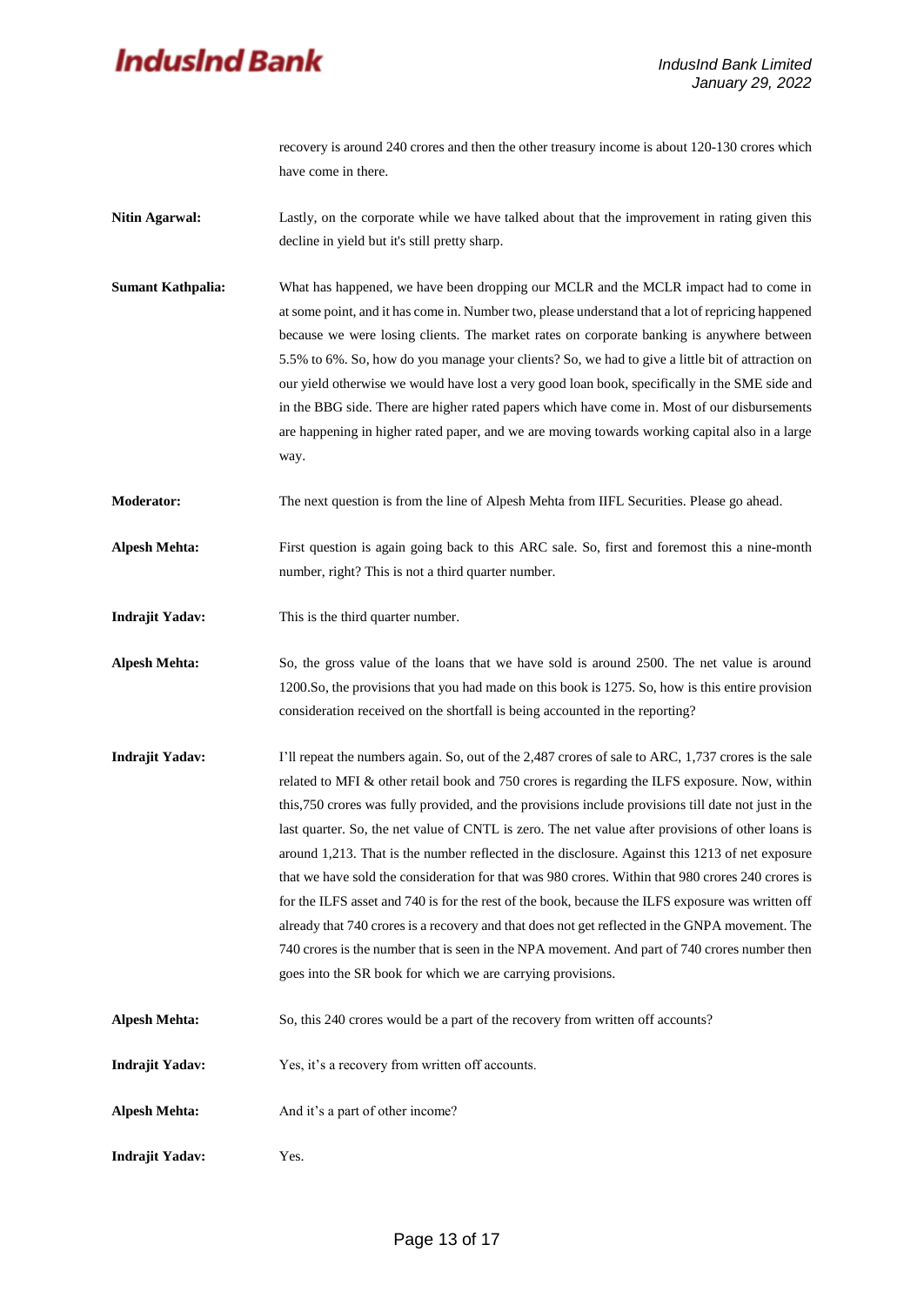| <b>Alpesh Mehta:</b>     | And the shortfall between the 740 and 1,213, 500 crores, so that has been adjusted against the       |  |  |  |  |  |
|--------------------------|------------------------------------------------------------------------------------------------------|--|--|--|--|--|
|                          | security receipt that you would have done. Right?                                                    |  |  |  |  |  |
| <b>Indrajit Yadav:</b>   | That's flows through the P&L. Whatever is the loss on the sale to ARC flows from the P&L in          |  |  |  |  |  |
|                          | the credit costs for the quarter.                                                                    |  |  |  |  |  |
| <b>Alpesh Mehta:</b>     | Now the second question is what is the outstanding quantum of security receipts on the balance       |  |  |  |  |  |
|                          | sheet?                                                                                               |  |  |  |  |  |
| <b>Indrajit Yadav:</b>   | Net security receipts was 0.85% for the quarter against 0.71% last quarter.                          |  |  |  |  |  |
| <b>Alpesh Mehta:</b>     | Last question is on the margins front. While obviously, the whole system, they are saying that       |  |  |  |  |  |
|                          | the growth is picking up and some of the larger corporates are driving this growth, especially in    |  |  |  |  |  |
|                          | the gone quarter and which is likely to be the case at least for the next one or two quarters. So,   |  |  |  |  |  |
|                          | what's your outlook on margins or your view on volume versus the margins? How are you                |  |  |  |  |  |
|                          | looking at this situation?                                                                           |  |  |  |  |  |
| <b>Sumant Kathpalia:</b> | Which margins are you talking about.                                                                 |  |  |  |  |  |
| <b>Alpesh Mehta:</b>     | The overall net interest margin, I am talking about.                                                 |  |  |  |  |  |
| <b>Sumant Kathpalia:</b> | Our net interest margin expectation has always been between 4.15 to 4.25. We are not in line         |  |  |  |  |  |
|                          | right now. We are lower by 5 basis points at 4.10. But I think as the microfinance business picks    |  |  |  |  |  |
|                          | up, we should be there.                                                                              |  |  |  |  |  |
| <b>Alpesh Mehta:</b>     | So, even though you are planning you may grow the large corporate book, but your margins             |  |  |  |  |  |
|                          | should remain intact within that 4.15.                                                               |  |  |  |  |  |
| <b>Sumant Kathpalia:</b> | Mix of the book will also undergo a change at certain point of time. And if the mix moves a little   |  |  |  |  |  |
|                          | bit towards microfinance and retail business, you will create more margins.                          |  |  |  |  |  |
| Alpesh Mehta:            | The last question, out of the total slippages what are the slippages related to the MFI for this for |  |  |  |  |  |
|                          | first nine months.                                                                                   |  |  |  |  |  |
| <b>Sumant Kathpalia:</b> | Our total slippages in the Quarter 3 was 2,598. 1,341 crores is from the MFI book.                   |  |  |  |  |  |
| <b>Alpesh Mehta:</b>     | And the first two quarters would be?                                                                 |  |  |  |  |  |
| <b>Sumant Kathpalia:</b> | Quarter 2 was about 1070, gross slippages. Net slippages was about 1,239 in the Quarter 3.           |  |  |  |  |  |
| <b>Indrajit Yadav:</b>   | Quarter 1 if I remember it was around 150 crores.                                                    |  |  |  |  |  |
| <b>Alpesh Mehta:</b>     | In case during the call if you get this number handy, what is the gross number of MFI slippage       |  |  |  |  |  |
|                          | and the net number of MFI slippage, that would be very useful, in case you have it handy, for        |  |  |  |  |  |
|                          | the nine months I am talking about.                                                                  |  |  |  |  |  |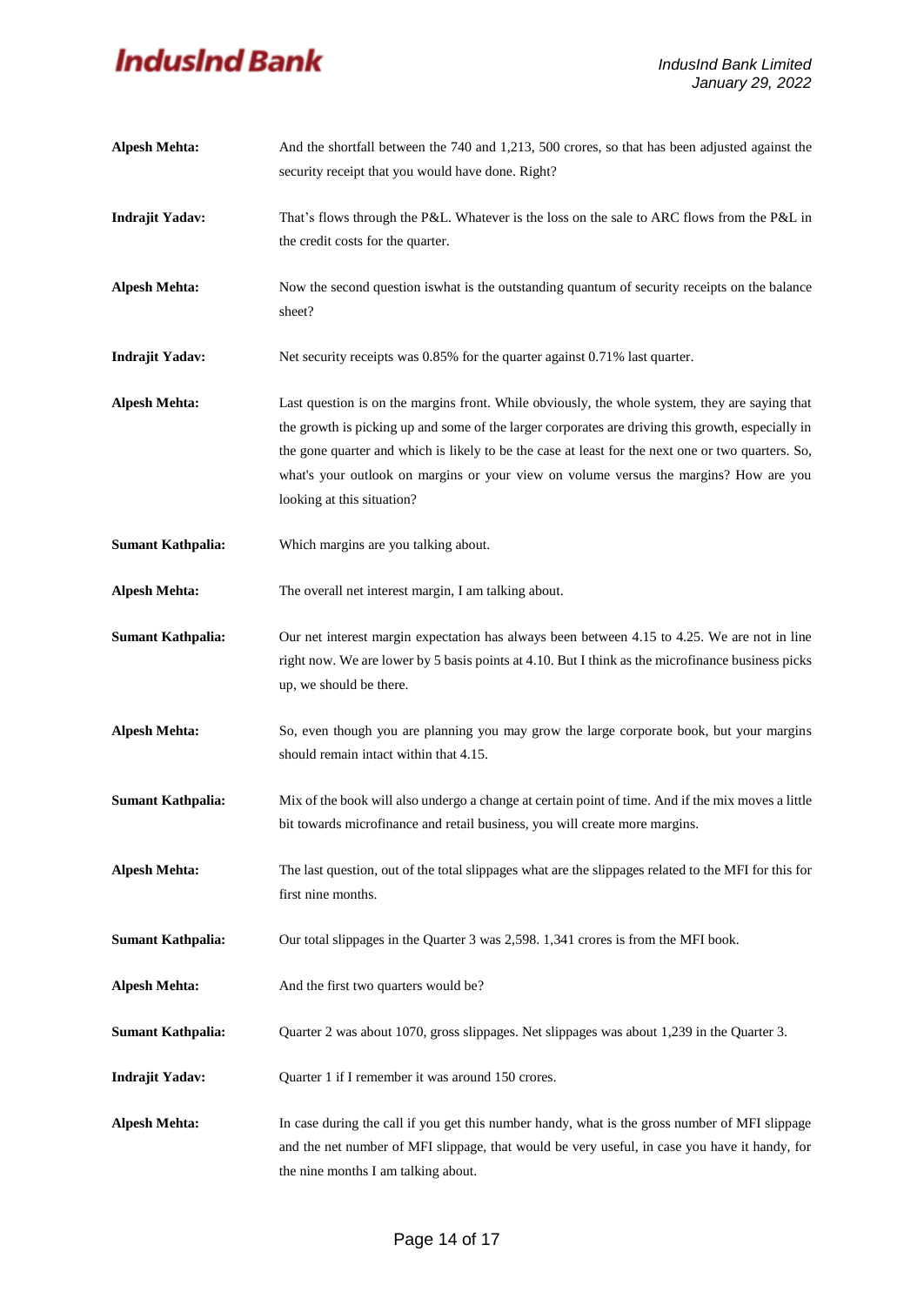| <b>Indrajit Yadav:</b>   | We will try and collate before the call ends.                                                                                                                                                                                                                                                                                                                                                                                                                                                                                                                                                                                                                                                                            |                |                          |        |                |  |  |  |
|--------------------------|--------------------------------------------------------------------------------------------------------------------------------------------------------------------------------------------------------------------------------------------------------------------------------------------------------------------------------------------------------------------------------------------------------------------------------------------------------------------------------------------------------------------------------------------------------------------------------------------------------------------------------------------------------------------------------------------------------------------------|----------------|--------------------------|--------|----------------|--|--|--|
| <b>Moderator:</b>        | The next question is from the line of Prakhar Agarwal from Edelweiss Financial Services. Please<br>go ahead.                                                                                                                                                                                                                                                                                                                                                                                                                                                                                                                                                                                                             |                |                          |        |                |  |  |  |
| Prakhar Agarwal:         | Just a follow up on that as well. So, this time around you said 980 crores is the write off from<br>MFI. What would be that cumulative number for nine months? How much have we written off<br>cumulatively?                                                                                                                                                                                                                                                                                                                                                                                                                                                                                                             |                |                          |        |                |  |  |  |
| <b>Indrajit Yadav:</b>   | Write off would be very less. We will get you that number. Nine months number is not handy. I<br>think we had disclosed every quarter, what is our write offs.                                                                                                                                                                                                                                                                                                                                                                                                                                                                                                                                                           |                |                          |        |                |  |  |  |
|                          | Response on MFI Queries (Information disclosed post the analyst call):                                                                                                                                                                                                                                                                                                                                                                                                                                                                                                                                                                                                                                                   |                |                          |        |                |  |  |  |
|                          | <b>Rs</b> crores                                                                                                                                                                                                                                                                                                                                                                                                                                                                                                                                                                                                                                                                                                         | <b>Q1 FY22</b> | <b>Q2 FY22</b>           | Q3FY22 | <b>9M FY22</b> |  |  |  |
|                          | Gross Slippages                                                                                                                                                                                                                                                                                                                                                                                                                                                                                                                                                                                                                                                                                                          | 674            | 1,070                    | 1,341  | 3,085          |  |  |  |
|                          | Net Slippages                                                                                                                                                                                                                                                                                                                                                                                                                                                                                                                                                                                                                                                                                                            | 153            | 460                      | 1,239  | 1,851          |  |  |  |
|                          | W/off                                                                                                                                                                                                                                                                                                                                                                                                                                                                                                                                                                                                                                                                                                                    | 100            | $\overline{\phantom{a}}$ | 928    | 1,028          |  |  |  |
| <b>Sumant Kathpalia:</b> | has there been any change in the telecom exposure? Has something been repaid or something of<br>that sort?<br>Rs.258 crores of guarantees were repaid. We are expecting another 300 crores to go off and then<br>we are expecting another 300 crores to go off in Quarter 1 or so. So, that's something which we<br>expect. Then I think on the ARPU guarantees, the decision has to be taken by the government<br>and we expect that decision to come through which should be another Rs.500 to 800 crores going<br>off.                                                                                                                                                                                                |                |                          |        |                |  |  |  |
| Prakhar Agarwal:         | But nothing on fund-based side that probably got reduced this quarter?                                                                                                                                                                                                                                                                                                                                                                                                                                                                                                                                                                                                                                                   |                |                          |        |                |  |  |  |
| <b>Sumant Kathpalia:</b> | So, we have already reduced 258 crores of guarantees like I told. And we should get another 250<br>to 300 crores reversed this quarter.                                                                                                                                                                                                                                                                                                                                                                                                                                                                                                                                                                                  |                |                          |        |                |  |  |  |
| Prakhar Agarwal:         | Just last thing on this contingent buffer that you are carrying. What is the plan to utilize it? How<br>are you thinking about it?                                                                                                                                                                                                                                                                                                                                                                                                                                                                                                                                                                                       |                |                          |        |                |  |  |  |
| <b>Sumant Kathpalia:</b> | See, there was an opportunity to utilize and I was tempted to do it this quarter. But we think that<br>we should keep it and that's why we added to it also. And I think we should keep it and use it at<br>an appropriate time. We will evaluate it next quarter because we want to come at our guided<br>credit cost. Today if you look at it, my credit cost expectation was 190 basis of BAU credit cost<br>and 50 to 60 basis points on the Vodafone. We are already at 190 today and 40 basis points on<br>the Vodafone. If I have to maintain the expectation of 190 to 200 basis points, I will see whether<br>I have to use the contingent provision. I may not have to use it much, but I may have to use 200- |                |                          |        |                |  |  |  |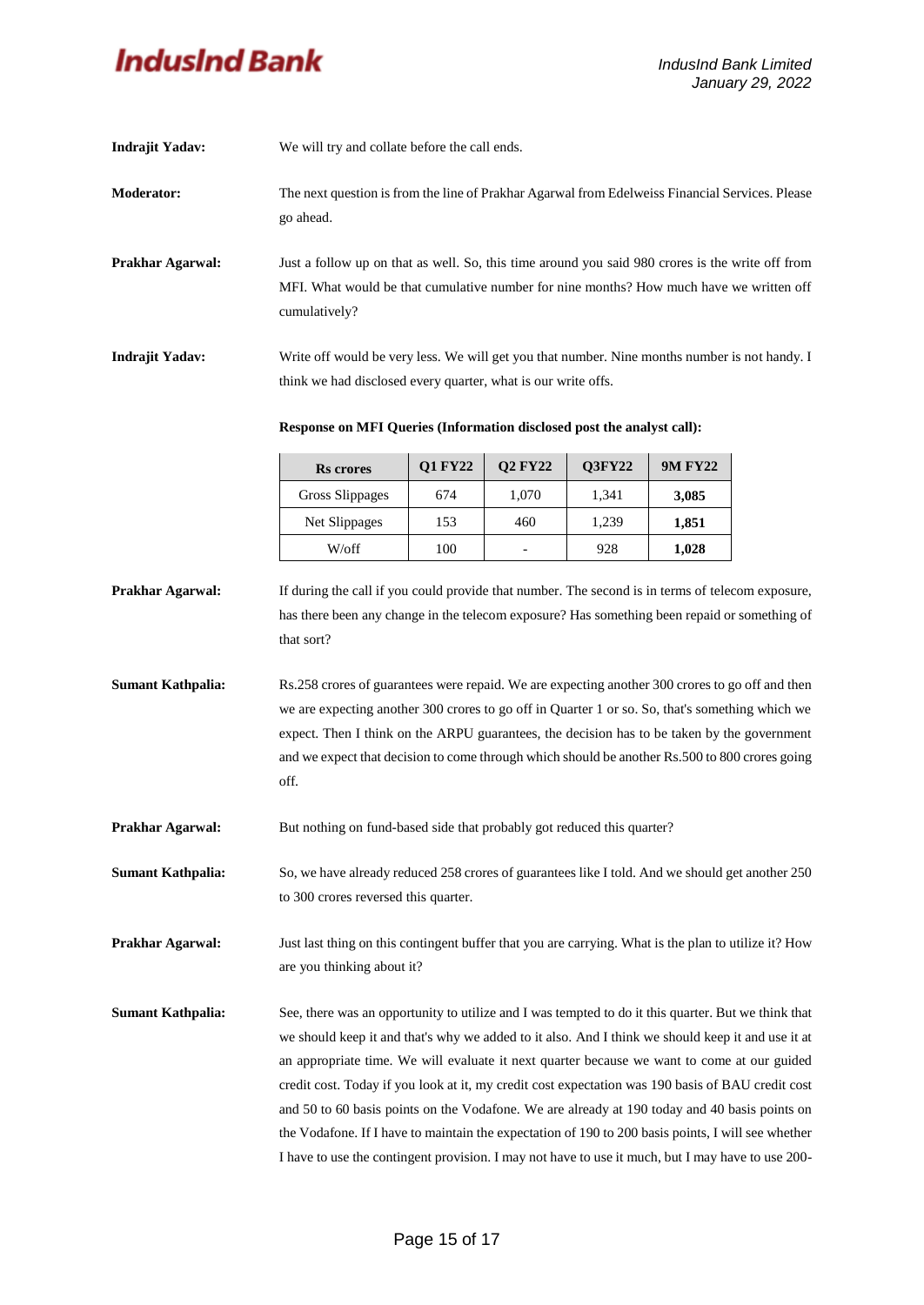

300 crores. So, we will see whether we have to use it, or we will bust our credit cost expectation. So, we will evaluate it at an appropriate time.

**Prakhar Agarwal:** What would be your credit cost guidance for FY23?

**Sumant Kathpalia:** Not right now. We will come to it later. We have always said that our credit costs shall now go down between 125 to 150 basis points. But I am not giving a guidance. I want to see how COVID plays out.

**Moderator:** Thank you very much. Ladies and gentlemen, I now hand the conference over to Mr. Sumant Kathpaliafor closing comments.

**Sumant Kathpalia:** Thank you for being on the call on a Saturday evening. Thank you for being patient with us. The business going was not an easy. I want to tell you that the bank continues to remain strong, and we are very-very confident of the recovery phase, and we don't see any issue in what we have said. Our microfinance business is strong, and I continue to believe that we will continue to grow the business and we will continue to have a growth which we anticipated. We could have achieved our growth target this quarter also except for the microfinance. So, we are well on our way to achieving our growth target. Thank you so much. Me and Indrajit are available for any clarifications or any doubt you have. If we have not answered certain questions, we will make sure that that's uploaded in the investor deck. Thank you so much.

**Moderator:** Thank you very much. On behalf of IndusInd Bank Limited, that concludes this conference. Thank you for joining us. You may now disconnect your lines. Thank you.

**\_\_\_\_\_\_\_\_\_\_\_\_\_\_\_\_\_\_\_\_\_\_\_\_\_\_\_\_\_\_\_\_\_\_\_\_\_\_\_\_\_\_\_\_\_\_\_\_\_\_\_\_\_\_\_\_\_**